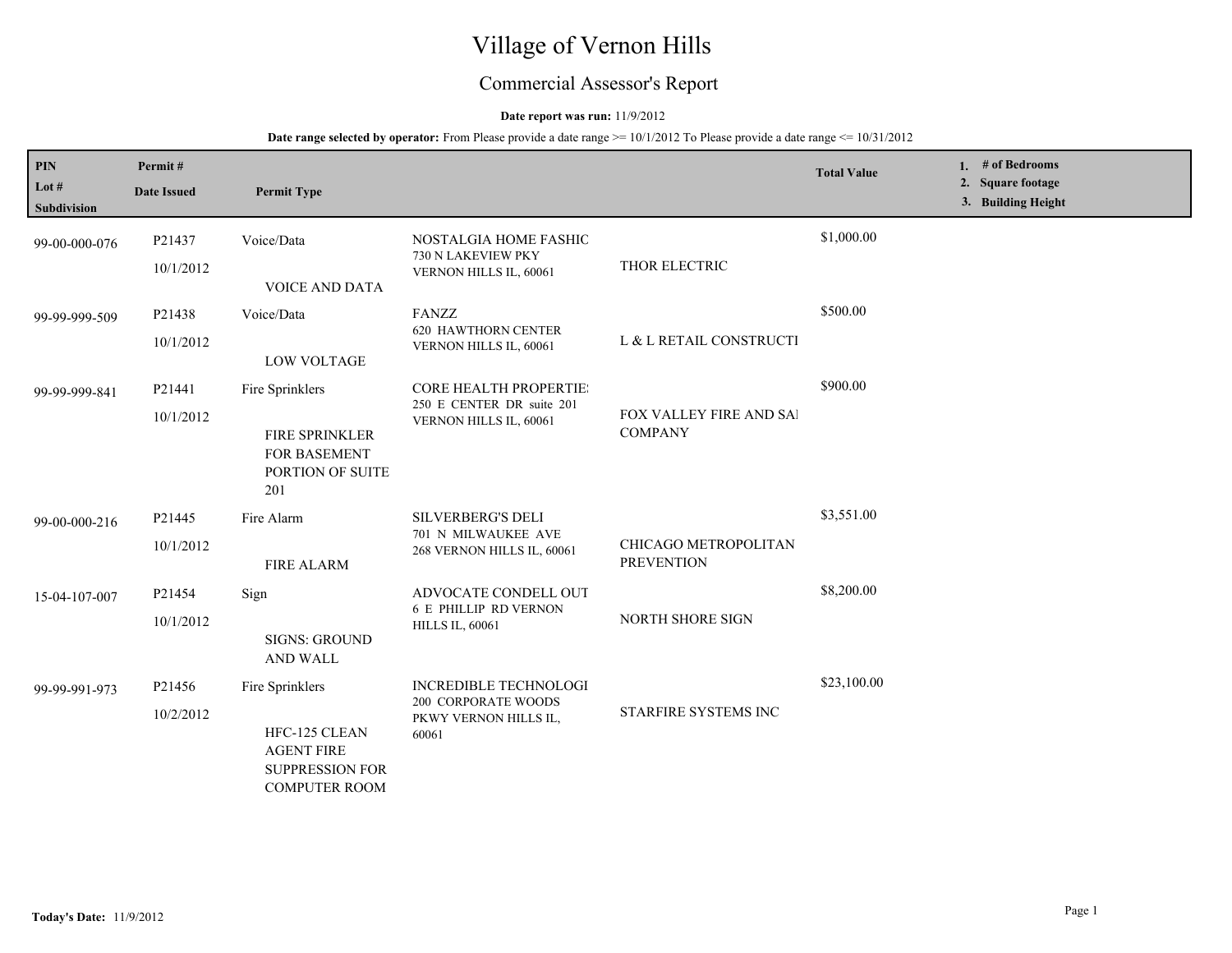| PIN<br>Lot #<br><b>Subdivision</b> | Permit#<br><b>Date Issued</b>   | <b>Permit Type</b>                                                                       |                                                                                       |                               | <b>Total Value</b> |  | 1. $#$ of Bedrooms<br>2. Square footage<br>3. Building Height |  |
|------------------------------------|---------------------------------|------------------------------------------------------------------------------------------|---------------------------------------------------------------------------------------|-------------------------------|--------------------|--|---------------------------------------------------------------|--|
| 99-00-000-755                      | P21457<br>10/2/2012             | Demolition<br>DEMO PRIOR TO<br>BUILDOUT, OTC<br>PER MAT                                  | <b>AKORN</b><br>50 N LAKEVIEW PKY 112<br>VERNON HILLS IL, 60061                       | <b>ARTHUR ROGERS</b>          | \$4,000.00         |  |                                                               |  |
| 99-00-000-216                      | P21458<br>10/2/2012             | Commercial Alteration<br>COMMERCIAL<br><b>ALTERATION:</b><br><b>SILVERBERG'S</b><br>DELI | <b>SILVERBERG'S DELI</b><br>701 N MILWAUKEE AVE<br>268 VERNON HILLS IL, 60061         | SILVERBERG'S DELI             | \$40,000.00        |  |                                                               |  |
| 99-99-100-575                      | P21459<br>10/2/2012             | Certificate of Occupancy<br><b>CO: US ACRYLIC</b>                                        | <b>U.S. ACRYLIC</b><br>1045 HAWTHORN CENTER<br>VERNON HILLS IL, 60061                 | <b>U.S. ACRYLIC</b>           |                    |  |                                                               |  |
| 99-99-991-973                      | P21460<br>10/2/2012             | Fire Alarm<br><b>FIRE ALARM</b>                                                          | <b>INCREDIBLE TECHNOLOGI</b><br>200 CORPORATE WOODS<br>PKWY VERNON HILLS IL,<br>60061 | TYCO INTEGRATED SECUR         | \$49,000.00        |  |                                                               |  |
| 99-99-101-249                      | P21463<br>10/3/2012             | Commercial Alteration<br><b>INTERIOR</b><br><b>BUILDOUT</b>                              | THE ART OF FITNESS<br>281 TOWNLINE RD unit 230<br>VERNON HILLS IL, 60061              | <b>GJP SERVICES INC</b>       | \$16,000.00        |  |                                                               |  |
| 15-10-302-049                      | P <sub>21466</sub><br>10/2/2012 | Fire Alarm<br><b>FIRE ALARM</b>                                                          | CHEMICAL LIGHT (STORAC<br>880 CORPORATE WOODS<br>PKWY VERNON HILLS IL,<br>60061       | <b>INNER SECURITY SYSTEMS</b> | \$7,200.00         |  |                                                               |  |
| 99-99-995-187                      | P21467<br>10/3/2012             | Tent<br>TENT-<br><b>OKTOBERFEST</b><br>2012                                              | 75 E ROUTE 45 VERNON<br><b>HILLS IL, 60061</b>                                        |                               |                    |  |                                                               |  |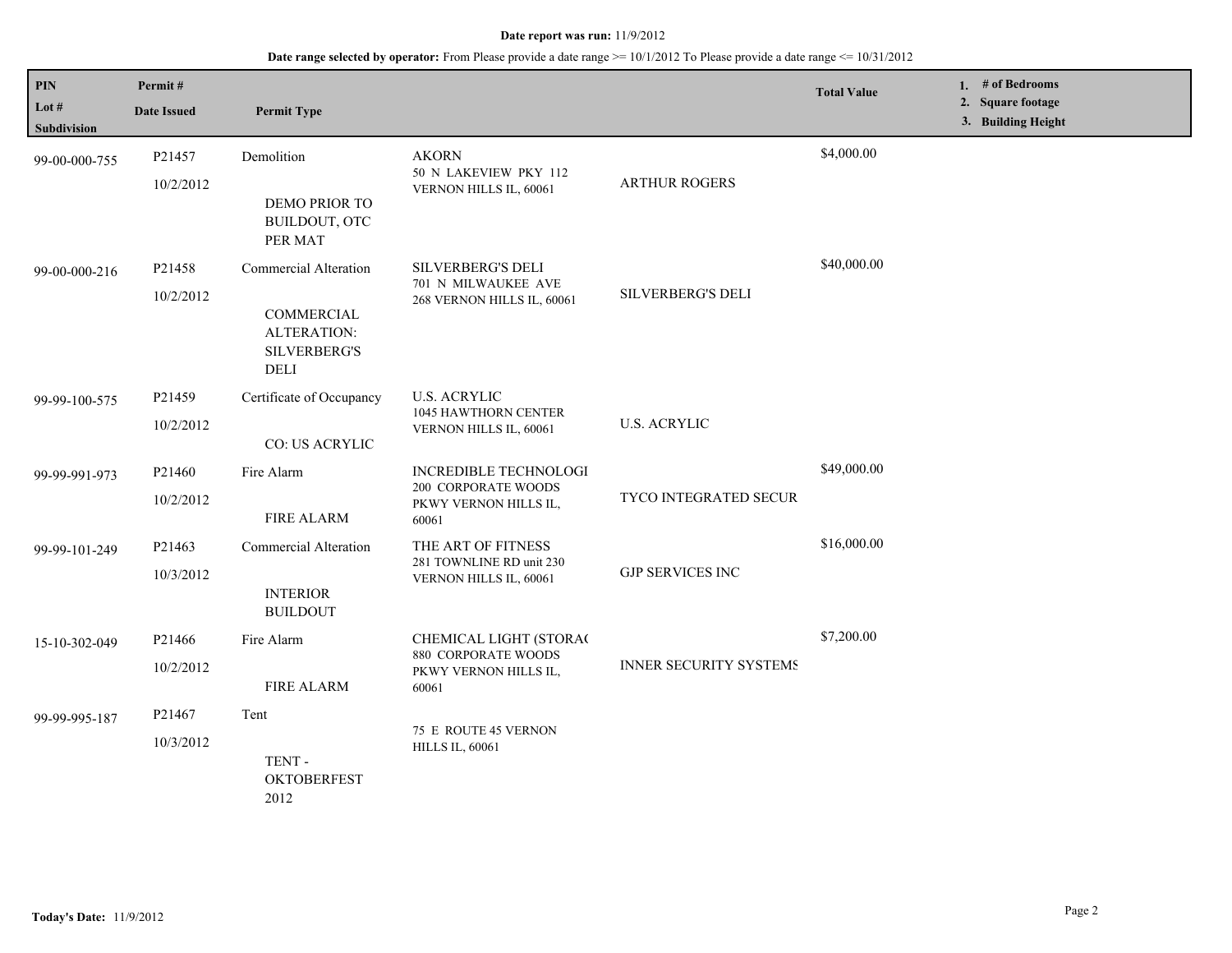| <b>PIN</b>           | Permit#             |                                                                                                                                                       |                                                                          |                               | <b>Total Value</b> | 1. $#$ of Bedrooms<br>2. Square footage |
|----------------------|---------------------|-------------------------------------------------------------------------------------------------------------------------------------------------------|--------------------------------------------------------------------------|-------------------------------|--------------------|-----------------------------------------|
| Lot #<br>Subdivision | <b>Date Issued</b>  | <b>Permit Type</b>                                                                                                                                    |                                                                          |                               |                    | 3. Building Height                      |
| 99-99-991-973        | P21469              | Misc. Commercial                                                                                                                                      | INCREDIBLE TECHNOLOGI<br>200 CORPORATE WOODS                             |                               | \$43,000.00        |                                         |
|                      | 10/4/2012           | <b>WAREHOUSE</b><br><b>RACKING</b>                                                                                                                    | PKWY VERNON HILLS IL,<br>60061                                           | INCREDIBLE TECHNOLOGI         |                    |                                         |
| 15-10-302-049        | P21477              | Private Sidewalk                                                                                                                                      | CHEMICAL LIGHT (STORAC<br>880 CORPORATE WOODS                            |                               | \$2,182.00         |                                         |
|                      | 10/5/2012           | <b>SIDEWALK</b>                                                                                                                                       | PKWY VERNON HILLS IL,<br>60061                                           | WINDY CITY NOVELTIES          |                    |                                         |
| 99-99-996-549        | P <sub>21479</sub>  | Patio                                                                                                                                                 | 1982 N TREVINO TER                                                       |                               | \$320.00           |                                         |
|                      | 10/5/2012           | REMOVE &<br><b>REPLACE</b><br><b>EXISTING</b><br>SIDEWALK & STEP                                                                                      | VERNON HILLS IL, 60061                                                   | DU BOIS PAVING CO             |                    |                                         |
| 15-09-403-022        | P21489<br>10/8/2012 | <b>Commercial Alteration</b><br>WIND TURBINE<br>PROJECT: WATER<br>COOLING TOWER,<br>OVERHEAD<br><b>CRANE RAILS,</b><br>ELEC SVC, TEST<br><b>BENCH</b> | ZF SALES & SERVICE NORT<br>777 HICKORY HILL DR<br>VERNON HILLS IL, 60061 | <b>GILLESPIE DESIGN GROUP</b> | \$612,000.00       |                                         |
| 15-04-201-009        | P21496              | Parking Lot                                                                                                                                           | 515 E TOWNLINE RD                                                        |                               | \$0.00             |                                         |
|                      | 10/9/2012           | <b>SEALCOAT AND</b><br><b>STRIP WITHOUT</b><br>PERMIT                                                                                                 | VERNON HILLS IL, 60061                                                   |                               |                    |                                         |
| 99-00-000-269        | P21498              | Misc. Commercial                                                                                                                                      | <b>AT&amp;T WIRELESS</b><br>445 E TOWNLINE RD unit C                     |                               | \$11,900.00        |                                         |
|                      | 10/9/2012           | <b>REMOVE SKIN</b><br><b>FROM EXISTING</b><br>AWNINGS $\&$<br><b>INSTALL NEW</b>                                                                      | VERNON HILLS IL, 60061                                                   | PRIORITY SIGN, INC            |                    |                                         |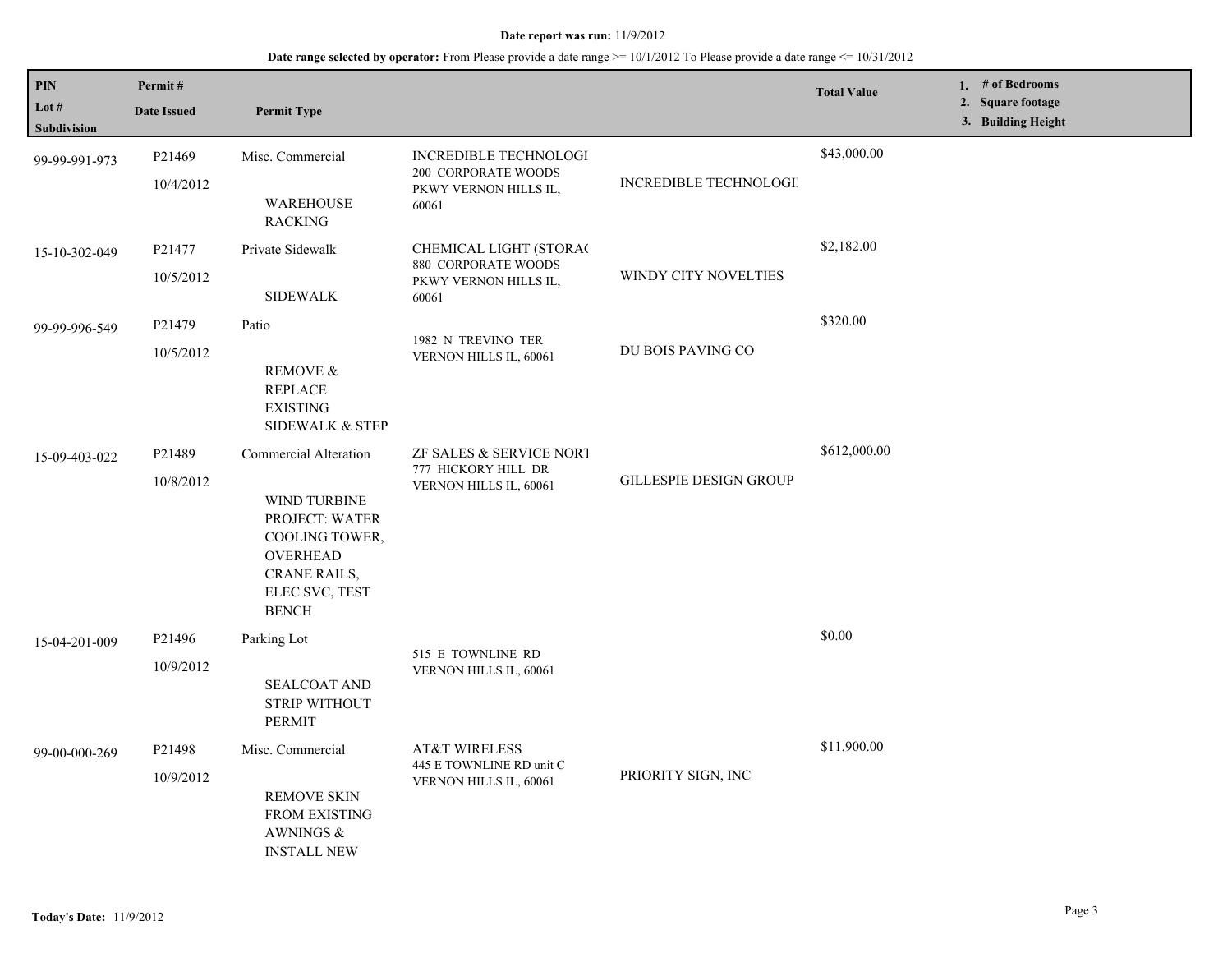| PIN<br>Lot $#$<br><b>Subdivision</b> | Permit#<br><b>Date Issued</b>   | <b>Permit Type</b>                                                                        |                                                                                |                                           | <b>Total Value</b> | 1. # of Bedrooms<br>2. Square footage<br>3. Building Height |
|--------------------------------------|---------------------------------|-------------------------------------------------------------------------------------------|--------------------------------------------------------------------------------|-------------------------------------------|--------------------|-------------------------------------------------------------|
| 99-99-100-487                        | P <sub>21500</sub><br>10/9/2012 | Certificate of Occupancy<br>10 MINUTES<br><b>FITNESS - CO</b>                             | 10 MINUTES FITNESS<br>2075 HAWTHORN CENTER<br>VERNON HILLS IL, 60061           | <b>10 MINUTES FITNESS</b>                 |                    |                                                             |
| 99-00-000-180                        | P21504<br>10/10/2012            | Sign<br><b>SIGN: SUBWAY</b>                                                               | <b>SUBWAY</b><br>700 N MILWAUKEE AVE<br>137 VERNON HILLS IL, 60061             | <b>SIGN APPEAL</b>                        | \$1,950.00         |                                                             |
| 99-99-994-156                        | P21510<br>10/10/2012            | Commercial Alteration<br><b>INTERIOR</b><br><b>BUILDOUT</b>                               | YU KIDS ISLAND II, LLC<br><b>401 HAWTHORN CENTER</b><br>VERNON HILLS IL, 60061 | YU KIDS ISLAND II, LLC                    | \$20,000.00        |                                                             |
| 15-03-102-012                        | P21512<br>10/11/2012            | Sign<br>NON-ILLUMINATE<br>D DIRECTIONAL<br><b>SIGN</b>                                    | MARKET PLACE SHOPPING<br>413 N MILWAUKEE AV<br>VERNON HILLS IL, 60061          | <b>CHICAGO SIGN</b>                       | \$4,320.00         | 3. 5.00                                                     |
| 99-99-995-313                        | P21513<br>10/11/2012            | Sign<br>SIGN: BARE<br><b>MINERALS</b>                                                     | <b>BARE MINERALS</b><br>807 HAWTHORN CENTER<br>VERNON HILLS IL, 60061          | OLYMPIC SIGNS INC                         | \$4,800.00         | 2.7.20<br>3. 11.00                                          |
| 99-99-990-709                        | P21514<br>10/11/2012            | Sign<br><b>SIGNS: SOMA</b>                                                                | <b>SOMA</b><br>112 HAWTHORN CENTER<br>VERNON HILLS IL, 60061                   | <b>NSI SIGNS</b>                          | \$10,000.00        |                                                             |
| 99-99-101-559                        | P21516<br>10/12/2012            | <b>Commercial Alteration</b><br>BUILDOUT:<br><b>DAVITA LAKE</b><br><b>COUNTY DIALYSIS</b> | DAVITA LAKE COUNTY DL<br>565 LAKEVIEW suite 176<br>VERNON HILLS IL, 60061      | STUDIO GC ARCHITECTS                      | \$1,238,584.00     |                                                             |
| 99-00-000-211                        | P21520<br>10/12/2012            | Fire Alarm<br><b>FIRE ALARM</b>                                                           | <b>CARTER'S</b><br>701 N MILWAUKEE AVE<br>240 VERNON HILLS IL, 60061           | CHICAGO METROPOLITAN<br><b>PREVENTION</b> | \$3,482.00         |                                                             |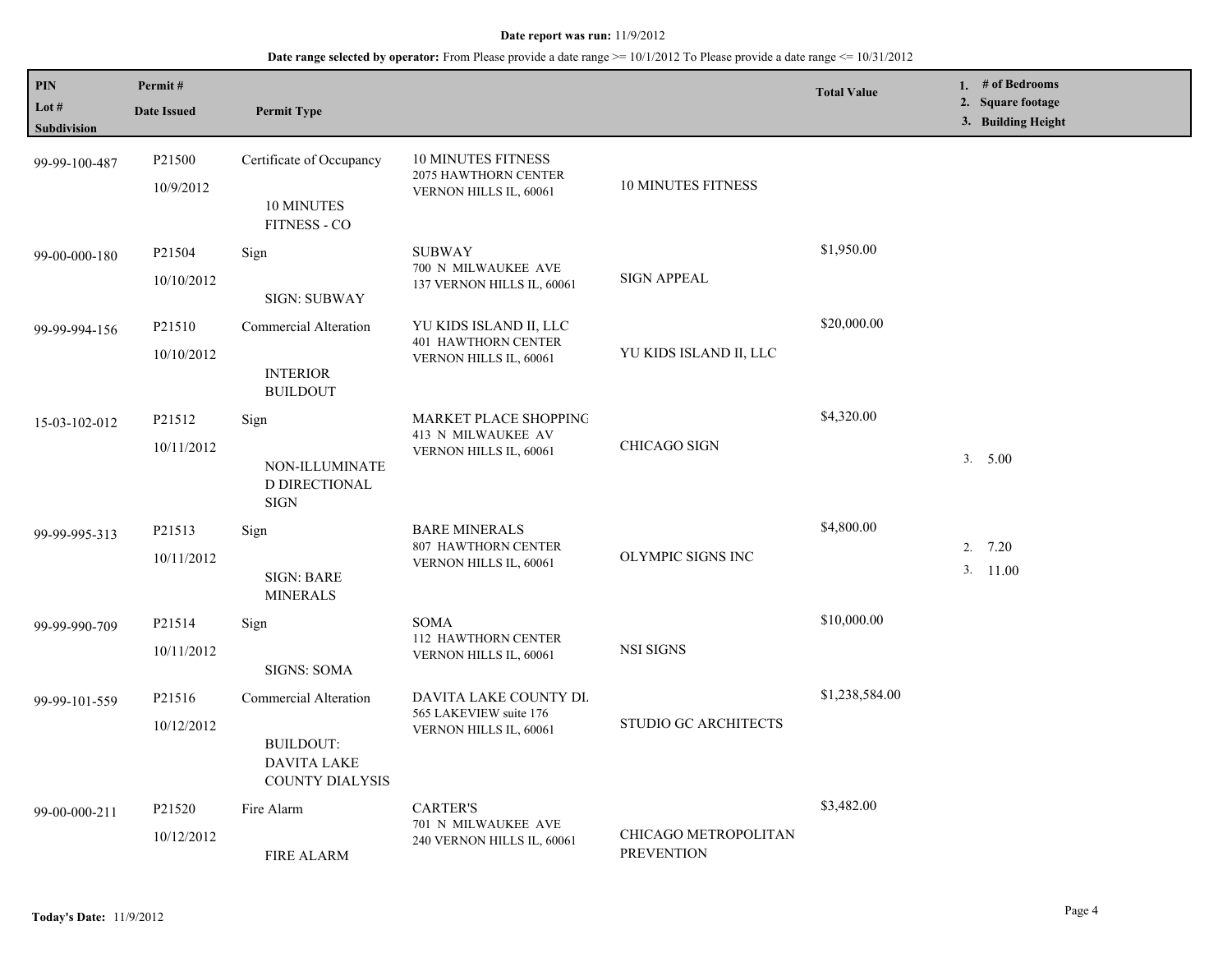| <b>PIN</b><br>Lot $#$                 | Permit#<br><b>Date Issued</b>                                                             | <b>Permit Type</b>                                   |                                               |                                        | <b>Total Value</b> | 1. # of Bedrooms<br>2. Square footage |
|---------------------------------------|-------------------------------------------------------------------------------------------|------------------------------------------------------|-----------------------------------------------|----------------------------------------|--------------------|---------------------------------------|
| Subdivision                           |                                                                                           |                                                      |                                               |                                        |                    | 3. Building Height                    |
| 99-99-999-550                         | P21521                                                                                    | Fire Sprinklers                                      | <b>G BY GUESS</b><br>520 HAWTHORN CENTER      |                                        | \$10,000.00        |                                       |
|                                       | 10/12/2012                                                                                | FIRE SPRINKLER                                       | VERNON HILLS IL, 60061                        | SHAMROCK FIRE PROTECT                  |                    |                                       |
| P21522<br>99-99-995-319<br>10/12/2012 |                                                                                           | Fire Sprinklers                                      | AMERICAN EAGLE OUTFIT<br>811 HAWTHORN CENTER  |                                        | \$5,000.00         |                                       |
|                                       |                                                                                           | <b>FIRE SPRINKLER</b>                                | VERNON HILLS IL, 60061                        | SHAMROCK FIRE PROTECT                  |                    |                                       |
| P21523<br>99-99-100-804<br>10/15/2012 |                                                                                           | Parking Lot                                          | 0 EVERGREEN PLAZA                             |                                        | \$0.00             |                                       |
|                                       | <b>SEALCOATING</b><br>WITHOUT A<br><b>PERMIT</b>                                          | VERNON HILLS IL, 60061                               |                                               |                                        |                    |                                       |
| 99-99-100-778                         | P21525                                                                                    | Certificate of Occupancy                             | <b>CUSTOMIZERS</b><br>1050 HAWTHORN CENTER    |                                        |                    |                                       |
|                                       | 10/15/2012                                                                                | CO: CUSTOMIZERS                                      | VERNON HILLS IL, 60061                        |                                        |                    |                                       |
| 99-99-990-719                         | P21526                                                                                    | Certificate of Occupancy                             | <b>BROOKSTONE</b><br>119 HAWTHORN CENTER      |                                        |                    |                                       |
|                                       | 10/15/2012                                                                                | CO: BROOKSTONE                                       | VERNON HILLS IL, 60061                        | <b>BROOKSTONE</b>                      |                    |                                       |
| 99-99-100-410                         | P21527                                                                                    | Certificate of Occupancy                             | <b>BICO AUSTRALIA</b><br>2035 HAWTHORN CENTER |                                        |                    |                                       |
|                                       | 10/15/2012                                                                                | CO: BICO<br><b>AUSTRALIA</b><br>(COSTUME<br>JEWELRY) | VERNON HILLS IL, 60061                        |                                        |                    |                                       |
| 99-00-000-211                         | P21528                                                                                    | Fire Sprinklers                                      | <b>CARTER'S</b><br>701 N MILWAUKEE AVE        |                                        | \$8,600.00         |                                       |
|                                       | 10/15/2012                                                                                | FIRE SPRINKLER                                       | 240 VERNON HILLS IL, 60061                    | METROPOLITAN FIRE<br><b>PROTECTION</b> |                    |                                       |
| 99-99-100-489                         | P21529                                                                                    | Certificate of Occupancy                             | <b>HICKORY FARMS</b><br>2025 HAWTHORN CENTER  |                                        |                    |                                       |
|                                       | 10/15/2012<br><b>CERTIFICATE OF</b><br><b>OCCUPANCY -</b><br><b>HICKORY FARMS</b><br>2012 | VERNON HILLS IL, 60061                               | <b>HICKORY FARMS</b>                          |                                        |                    |                                       |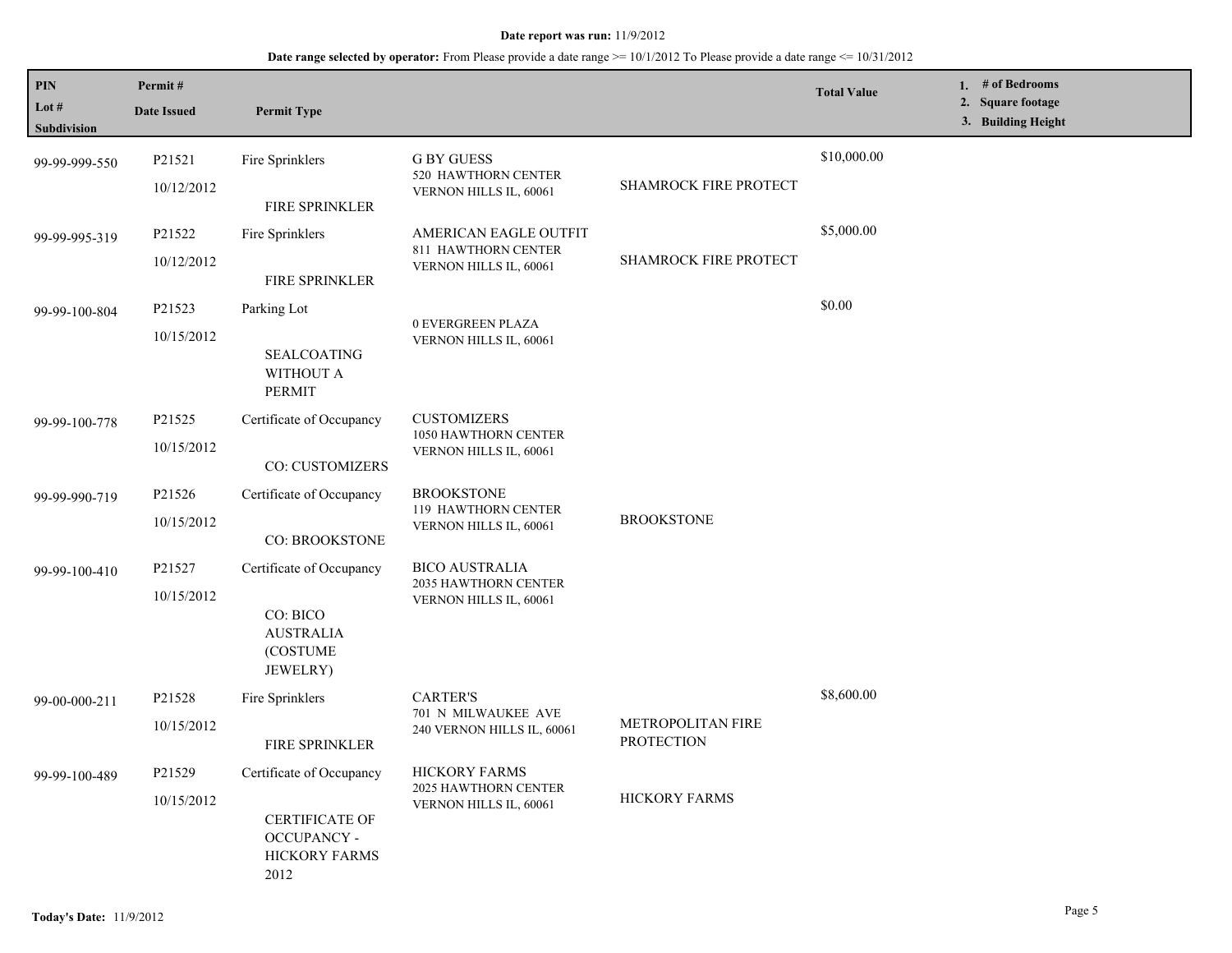| <b>PIN</b><br>Lot #<br>Subdivision | Permit#<br><b>Date Issued</b> | <b>Permit Type</b>                                                                                                                    |                                                                             |                                       | <b>Total Value</b> | 1. # of Bedrooms<br>2. Square footage<br>3. Building Height |
|------------------------------------|-------------------------------|---------------------------------------------------------------------------------------------------------------------------------------|-----------------------------------------------------------------------------|---------------------------------------|--------------------|-------------------------------------------------------------|
| 99-99-999-550                      | P21532<br>10/16/2012          | Sign<br>SIGN: G BY GUESS                                                                                                              | <b>G BY GUESS</b><br>520 HAWTHORN CENTER<br>VERNON HILLS IL, 60061          | <b>BRIGHT LIGHT SIGN</b>              | \$2,000.00         | 2. 7.51                                                     |
| 15-03-303-002<br>12                | P21536<br>10/16/2012          | HVAC - Combination<br><b>REPLACE</b><br><b>EXISTING SPLIT</b><br>AIR<br>CONDITIONING<br><b>SYSTEMS WITH</b><br><b>ROOFTOP UNITS</b>   | <b>CDW</b><br>200 N MILWAUKEE AV<br>VERNON HILLS IL, 60061                  | 12<br><b>CDW</b>                      | \$150,000.00       |                                                             |
| 99-00-000-241                      | P21537<br>10/16/2012          | Site Work<br>SITE WORK TO<br><b>COVER UNITS 362</b><br><b>AND 364</b><br><b>CASH BOND</b><br><b>RECEIVED ILO</b><br>$_{\mathrm{LOC}}$ | RIVERTREE @ VERNON HII<br>701 N MILWAUKEE AVE<br>362 VERNON HILLS IL, 60061 |                                       |                    |                                                             |
| 99-00-000-242                      | P21538<br>10/16/2012          | Misc. Commercial<br>VANILLA BOX -                                                                                                     | <b>VANILLA BOX</b><br>701 N MILWAUKEE AVE<br>364 VERNON HILLS IL, 60061     | RIVERTREE AT VERNON HI<br>$LLC$       | \$13,750.00        |                                                             |
| 99-00-000-241                      | P21539<br>10/16/2012          | Misc. Commercial<br>VANILLA BOX -<br>(PROPOSED DXL)                                                                                   | <b>VANILLA BOX</b><br>701 N MILWAUKEE AVE<br>362 VERNON HILLS IL, 60061     | RIVERTREE AT VERNON HI<br>${\rm LLC}$ | \$41,250.00        |                                                             |
| 99-99-100-587                      | P21540<br>10/16/2012          | Certificate of Occupancy<br><b>CO: SPORTULA</b><br>(SPORTS THEMED<br><b>GRILLING</b><br><b>ACCESSORIES)</b>                           | <b>SPORTULA</b><br>1130 HAWTHORN CENTER<br>VERNON HILLS IL, 60061           |                                       |                    |                                                             |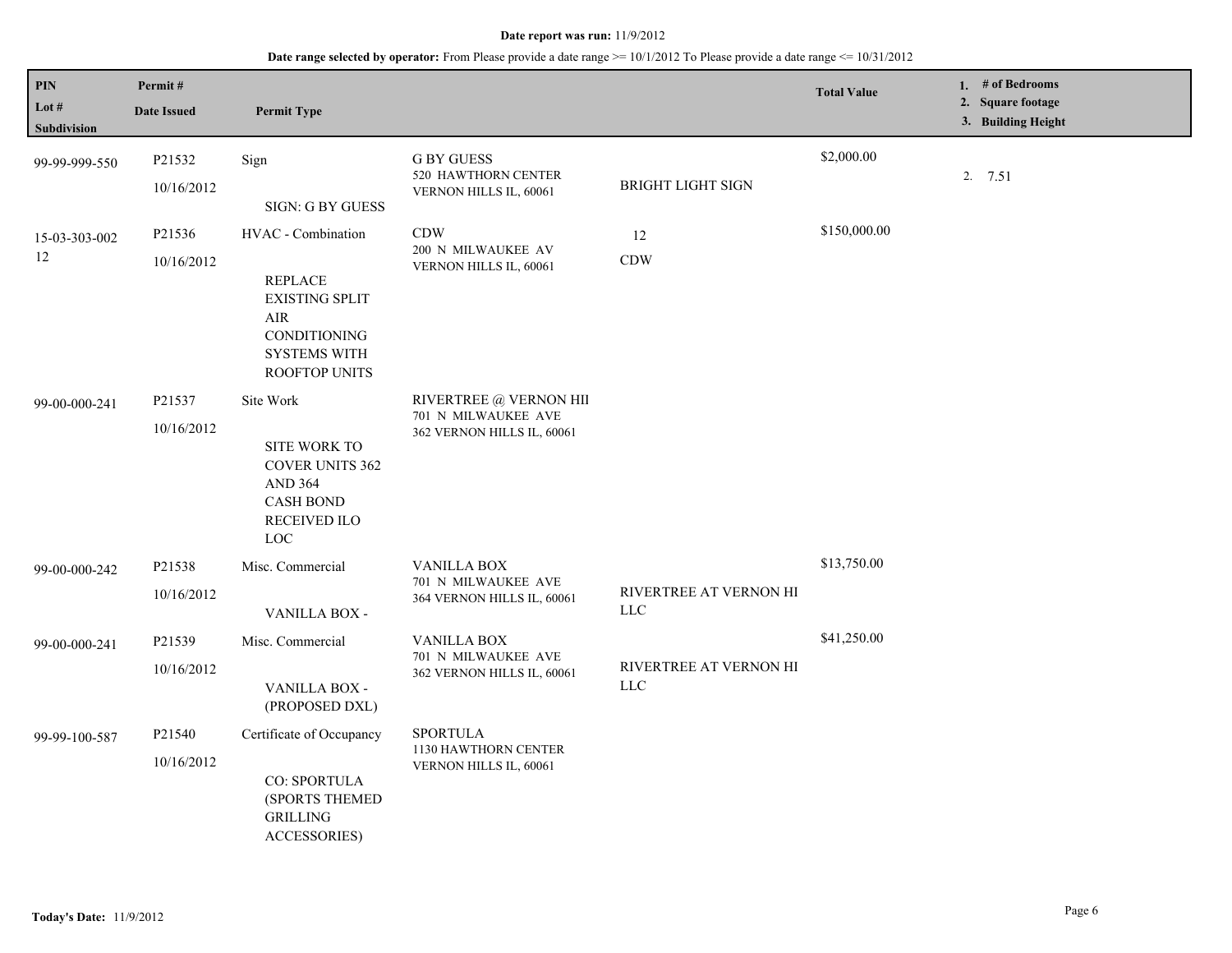| PIN<br>Lot $#$<br><b>Subdivision</b> | Permit#<br><b>Date Issued</b>    | <b>Permit Type</b>                                                                                                                                                |                                                                               |                                                        | <b>Total Value</b> | 1. $#$ of Bedrooms<br>2. Square footage<br>3. Building Height |
|--------------------------------------|----------------------------------|-------------------------------------------------------------------------------------------------------------------------------------------------------------------|-------------------------------------------------------------------------------|--------------------------------------------------------|--------------------|---------------------------------------------------------------|
| 99-00-000-216                        | P21541<br>10/17/2012             | Mechanical Hood<br>MECHANICAL<br><b>HOOD</b>                                                                                                                      | <b>SILVERBERG'S DELI</b><br>701 N MILWAUKEE AVE<br>268 VERNON HILLS IL, 60061 | <b>SILVERBERG'S DELI</b>                               | \$6,120.00         |                                                               |
| 99-00-000-239                        | P21542<br>10/17/2012             | Misc. Commercial<br><b>REROUTE SEWER</b><br><b>LINES TO</b><br>CONNECT TO NEW<br><b>GREASE TRAP</b>                                                               | <b>OLIVE GARDEN</b><br>701 N MILWAUKEE AVE<br>358 VERNON HILLS IL, 60061      | <b>GENERAL MAINTENANCE &amp;</b><br><b>COSTRUCTION</b> | \$9,577.00         |                                                               |
| 99-99-101-567                        | P21545<br>10/18/2012             | Commercial Alteration<br>COMMERCIAL<br><b>ALTERATION STE</b><br>300 - ENTIRE 3RD<br><b>FLOOR</b>                                                                  | <b>MERCER</b><br>544 LAKEVIEW suite 300<br>VERNON HILLS IL, 60061             | <b>BURNHAM NATIONWIDE</b>                              | \$450,000.00       |                                                               |
| 11-33-302-004                        | P21546<br>10/18/2012             | Misc. Commercial<br><b>REMOVE 3</b><br><b>UNDERGROUND</b><br><b>GASOLINE TANKS,</b><br>PIPING, AND<br>PUMPS.<br><b>BACKFILL TO</b><br><b>GRADE WITH</b><br>STONE. | <b>BUCKY'S EXPRESS</b><br>294 TOWNLINE RD VERNON<br><b>HILLS IL, 60061</b>    | TSARPALAS ENTERPRISES,                                 | \$12,620.00        |                                                               |
| 99-99-994-783                        | P21547<br>10/18/2012             | Misc. Commercial<br>LANDING<br><b>SCAPING</b>                                                                                                                     | JARED THE GALLERIA OF J<br>567 TOWNLINE RD VERNON<br><b>HILLS IL, 60061</b>   | <b>JUST MOWING AROUND</b>                              | \$6,500.00         |                                                               |
| 99-99-101-558                        | P <sub>21549</sub><br>10/19/2012 | Fire Sprinklers<br>FIRE SPRINKLER                                                                                                                                 | OFFICE DEPOT<br>701 N MILWAUKEE AVE 168<br>VERNON HILLS IL, 60061             | HILL/AHERN MECHANICAL                                  | \$5,000.00         |                                                               |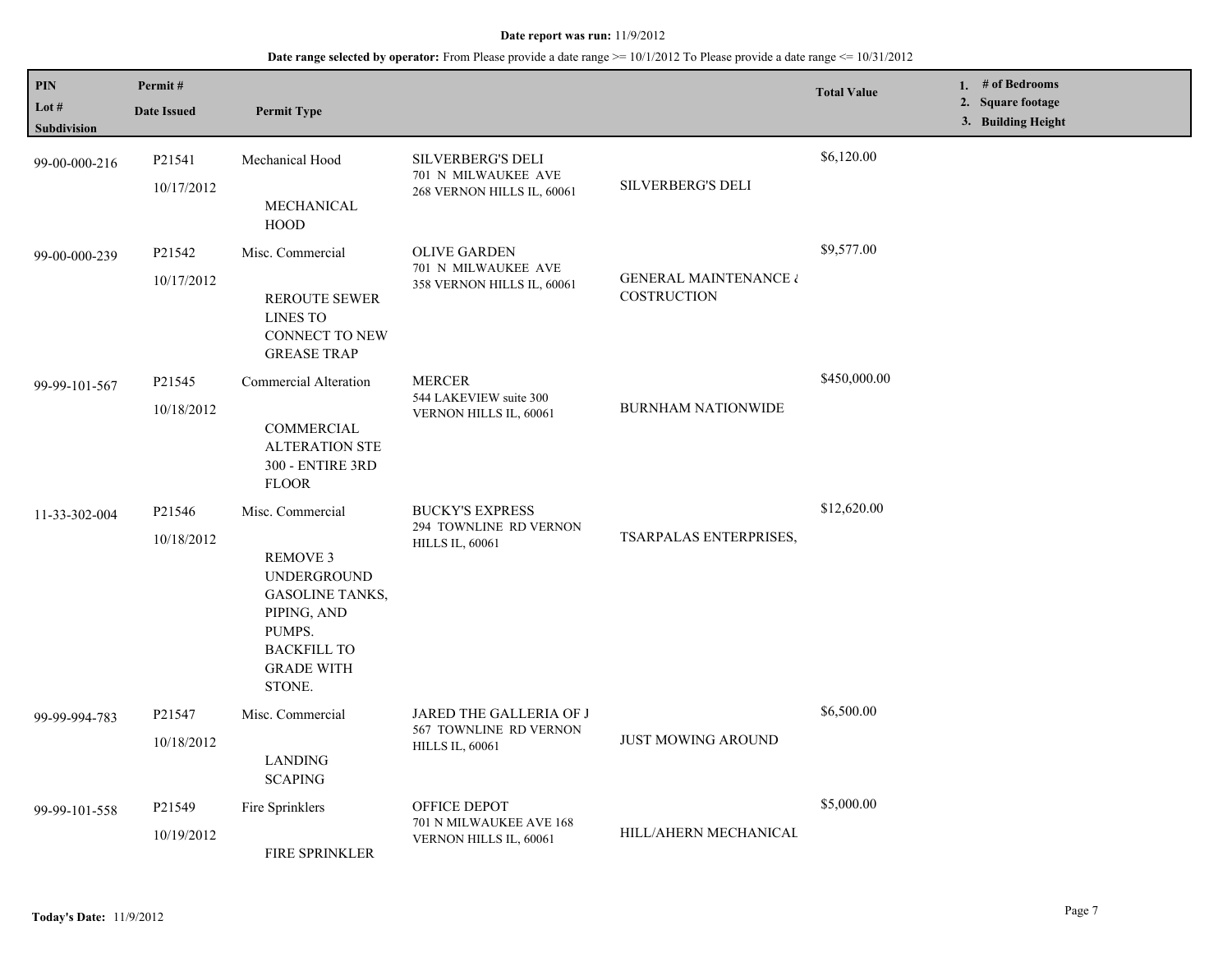| PIN<br>Lot #  | Permit#<br><b>Date Issued</b> | <b>Permit Type</b>                                                                           |                                                       |                          | <b>Total Value</b> | 1. # of Bedrooms<br>2. Square footage |
|---------------|-------------------------------|----------------------------------------------------------------------------------------------|-------------------------------------------------------|--------------------------|--------------------|---------------------------------------|
| Subdivision   |                               |                                                                                              |                                                       |                          |                    | 3. Building Height                    |
| 99-99-993-837 | P21551                        | HVAC - Combination                                                                           | 347 PIERCE CT VERNON                                  |                          | \$4,190.00         |                                       |
|               | 10/19/2012                    | A/C & FURNACE                                                                                | <b>HILLS IL, 60061</b>                                | MAKI & ASSOCIATES        |                    |                                       |
| 99-00-000-804 | P21552                        | Certificate of Occupancy                                                                     | ALLIED MARKETING<br>200 N FAIRWAY DR 194              | <b>ARTHUR ROGERS</b>     |                    |                                       |
|               | 10/19/2012                    | CO - ALLIED MKTG<br>194-196                                                                  | VERNON HILLS IL, 60061                                |                          |                    |                                       |
| 99-99-101-257 | P21555                        | Fire Alarm                                                                                   | VALUE PART, INC<br>945 LAKEVIEW PKY suite 110         |                          | \$3,000.00         |                                       |
|               | 10/19/2012                    | <b>FIRE ALARM</b>                                                                            | VERNON HILLS IL, 60061                                |                          |                    |                                       |
| 99-99-992-945 | P21556                        | Sign                                                                                         | HOBBY LOBBY<br>290 HAWTHORN VILLAGE                   |                          | \$6,589.00         | 289.00<br>2.                          |
|               | 10/19/2012                    | <b>SIGNS: HOBBY</b><br><b>LOBBY</b>                                                          | <b>COMMONS VERNON HILLS</b><br>IL, 60061              | QT SIGN INC              |                    | 3.75.00                               |
| 99-99-995-026 | P21557                        | Sign                                                                                         | <b>EXTENDED STAY AMERICA</b><br>675 WOODLANDS PKWY    |                          | \$5,000.00         |                                       |
|               | 10/22/2012                    | <b>SIGN: EXTENDED</b><br>STAY AMERICA (2)                                                    | VERNON HILLS IL, 60061                                | <b>SOUTH WATER SIGNS</b> |                    |                                       |
| 15-09-401-073 | P21559                        | Parking Lot                                                                                  | <b>LAFORCE HARDWARE</b><br><b>280 CORPORATE WOODS</b> |                          | \$2,425.00         |                                       |
|               | 10/22/2012                    | 2012 SEALCOAT<br><b>AND STRIPE</b>                                                           | PKWY VERNON HILLS IL,<br>60061                        | <b>LAFORCE HARDWARE</b>  |                    |                                       |
| 99-99-101-382 | P21560                        | Misc. Commercial                                                                             | <b>VERNON PLAZA</b><br>0 VERNON PLAZA VERNON          |                          | \$4,500.00         |                                       |
|               | 10/22/2012                    | <b>REPLACE</b><br><b>BOTTOM THREE</b><br><b>COURSES OF</b><br><b>BRICK WORK ON</b><br>FACADE | <b>HILLS IL, 60061</b>                                | COLLADO & SONS RESTOR    |                    |                                       |
| 99-99-999-550 | P21562                        | Fire Alarm                                                                                   | <b>G BY GUESS</b><br>520 HAWTHORN CENTER              |                          | \$3,500.00         |                                       |
|               | 10/22/2012                    | <b>FIRE ALARM</b>                                                                            | VERNON HILLS IL, 60061                                | ESSCOE, LLC              |                    |                                       |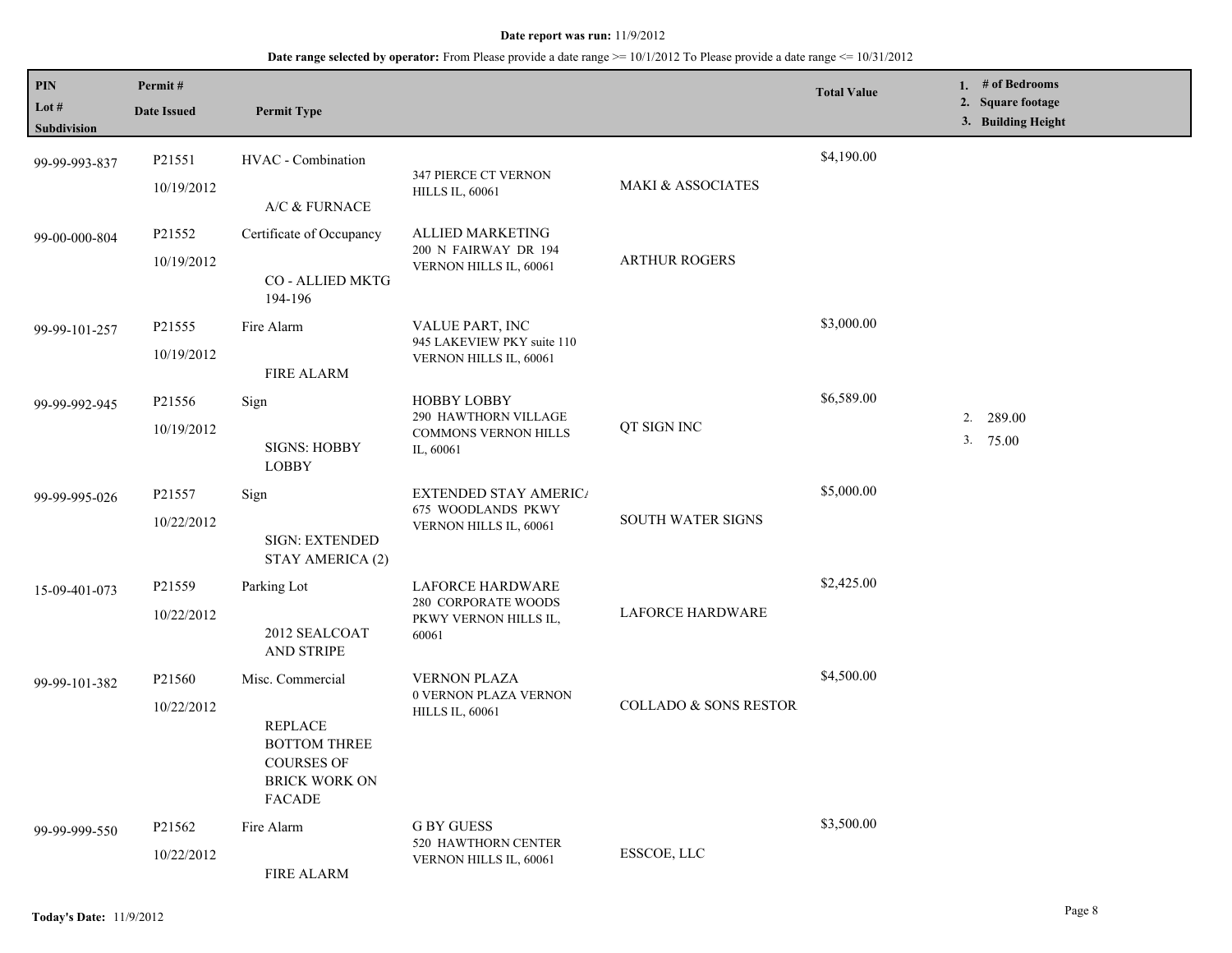| PIN<br>Lot $#$<br><b>Subdivision</b> | Permit#<br><b>Date Issued</b> | <b>Permit Type</b>                                                                                  |                                                                          |                                            | <b>Total Value</b> | 1. # of Bedrooms<br>2. Square footage<br>3. Building Height |
|--------------------------------------|-------------------------------|-----------------------------------------------------------------------------------------------------|--------------------------------------------------------------------------|--------------------------------------------|--------------------|-------------------------------------------------------------|
| 99-99-993-347                        | P21563<br>10/22/2012          | Fire Alarm<br><b>FIRE ALARM</b>                                                                     | <b>NINE WEST</b><br>311 HAWTHORN CENTER<br>VERNON HILLS IL, 60061        | ESSCOE, LLC                                | \$3,500.00         |                                                             |
| 99-99-101-558                        | P21572<br>10/24/2012          | Fire Alarm<br><b>FIRE ALARM</b>                                                                     | OFFICE DEPOT<br>701 N MILWAUKEE AVE 168<br>VERNON HILLS IL, 60061        | CHICAGO METROPOLITAN<br><b>PREVENTION</b>  | \$3,662.00         |                                                             |
| 99-99-994-726                        | P21574<br>10/24/2012          | Sign<br>SIGN: US<br><b>CELLULAR</b>                                                                 | <b>US CELLULAR</b><br>528B HAWTHORN CENTER<br>VERNON HILLS IL, 60061     | NORTH SHORE SIGN                           | \$700.00           | $2. \quad 21.00$<br>3. 3.00                                 |
| 99-00-000-211                        | P21575<br>10/24/2012          | Sign<br><b>SIGN: CARTERS</b>                                                                        | <b>CARTER'S</b><br>701 N MILWAUKEE AVE<br>240 VERNON HILLS IL, 60061     | NORTH SHORE SIGN                           | \$2,500.00         | 2. 50.33<br>3.<br>2.40                                      |
| 99-99-992-575                        | P21579<br>10/25/2012          | Private Sidewalk<br>NEW SIDEWALK<br><b>CONNECTING</b><br><b>REAR PAD TO</b><br><b>DUMPSTER AREA</b> | <b>VERNON SQUARE</b><br>230 CENTER DR VERNON<br><b>HILLS IL, 60061</b>   | <b>CORNERSTONE MANAGEM</b><br><b>GROUP</b> | \$1,800.00         |                                                             |
| 99-00-000-211                        | P21580<br>10/26/2012          | Voice/Data<br><b>VOICE AND DATA</b>                                                                 | <b>CARTER'S</b><br>701 N MILWAUKEE AVE<br>240 VERNON HILLS IL, 60061     | PERSONAL COMMUNICATI                       | \$700.00           |                                                             |
| 99-00-000-755                        | P21584<br>10/26/2012          | Commercial Alteration<br>AKORN - 110-114<br><b>UNITS</b>                                            | <b>AKORN</b><br>50 N LAKEVIEW PKY 112<br>VERNON HILLS IL, 60061          | <b>ARTHUR ROGERS</b>                       | \$14,000.00        |                                                             |
| 99-99-999-923                        | P21587<br>10/26/2012          | Misc. Commercial<br><b>WAREHOUSE</b><br><b>RACKING</b>                                              | <b>BUSINESS IT SOURCE</b><br>980 WOODLANDS PKY<br>VERNON HILLS IL, 60061 | <b>BUSINESS IT SOURCE</b>                  | \$7,000.00         |                                                             |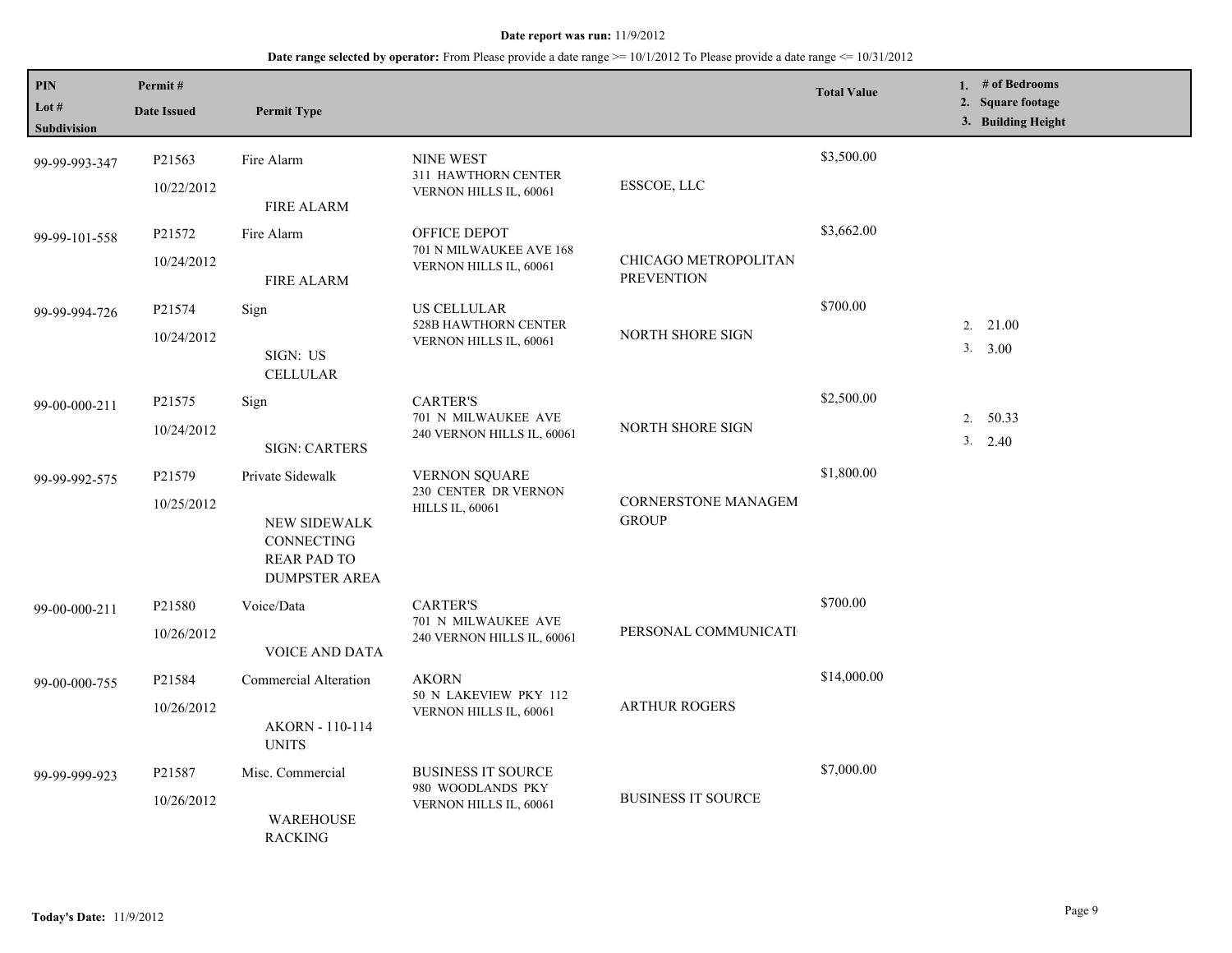## **Date range selected by operator:** From Please provide a date range >= 10/1/2012 To Please provide a date range <= 10/31/2012

| PIN<br>Lot #<br><b>Subdivision</b> | Permit#<br><b>Date Issued</b> | <b>Permit Type</b>                                                 |                                                                                    |                                                | <b>Total Value</b> | 1. $#$ of Bedrooms<br>2. Square footage<br>3. Building Height |
|------------------------------------|-------------------------------|--------------------------------------------------------------------|------------------------------------------------------------------------------------|------------------------------------------------|--------------------|---------------------------------------------------------------|
| 99-99-994-142                      | P21589<br>10/26/2012          | Fire Sprinklers<br>FIRE SPRINKLER                                  | POWERLINK ELECTRIC<br><b>400 CORPORATE WOODS</b><br>PKWY VERNON HILLS IL,<br>60061 | <b>USA FIRE PROTECTION</b>                     | \$1,897.00         |                                                               |
| 15-04-202-149                      | P21590<br>10/26/2012          | HVAC - Combination<br>ROOFTOP HVAC                                 | NEIL ENTERPRISES, INC.<br><b>450 BUNKER CT VERNON</b><br><b>HILLS IL, 60061</b>    | <b>SERVICE MECHANICAL</b><br><b>INDUSTRIES</b> | \$12,897.00        |                                                               |
| 99-99-999-325                      | P21591<br>10/29/2012          | Parking Lot<br>PARKING LOT<br><b>REPAIRS</b>                       | WESTFIELD SHOPPINGTOW<br>122 HAWTHORN CENTER<br>VERNON HILLS IL, 60061             | WESTFIELD SHOPPINGTOW<br><b>HAWTHORN</b>       | \$45,000.00        |                                                               |
| 15-09-403-022                      | P21593<br>10/29/2012          | HVAC - Combination<br>REPLACING 260<br>TON ROOF TOP<br><b>HVAC</b> | ZF SALES & SERVICE NORT<br>777 HICKORY HILL DR<br>VERNON HILLS IL, 60061           | <b>EHMS</b>                                    | \$124,500.00       |                                                               |
| 99-00-000-211                      | P21594<br>10/29/2012          | Security System<br><b>SECURITY</b><br><b>SYSTEM</b>                | <b>CARTER'S</b><br>701 N MILWAUKEE AVE<br>240 VERNON HILLS IL, 60061               | <b>LET ALARMS</b>                              | \$1,200.00         |                                                               |
| 99-99-994-719                      | P21595<br>10/29/2012          | Sign<br><b>SIGN: AVEDA</b>                                         | <b>AVEDA</b><br>523 HAWTHORN CENTER<br>VERNON HILLS IL, 60061                      | DOYLE SIGNS INC.                               | \$3,600.00         |                                                               |
| 99-99-100-417                      | P21596<br>10/29/2012          | Certificate of Occupancy<br><b>POLARX</b>                          | <b>POLARX</b><br>1010 HAWTHORN CENTER<br>VERNON HILLS IL, 60061                    |                                                |                    |                                                               |

L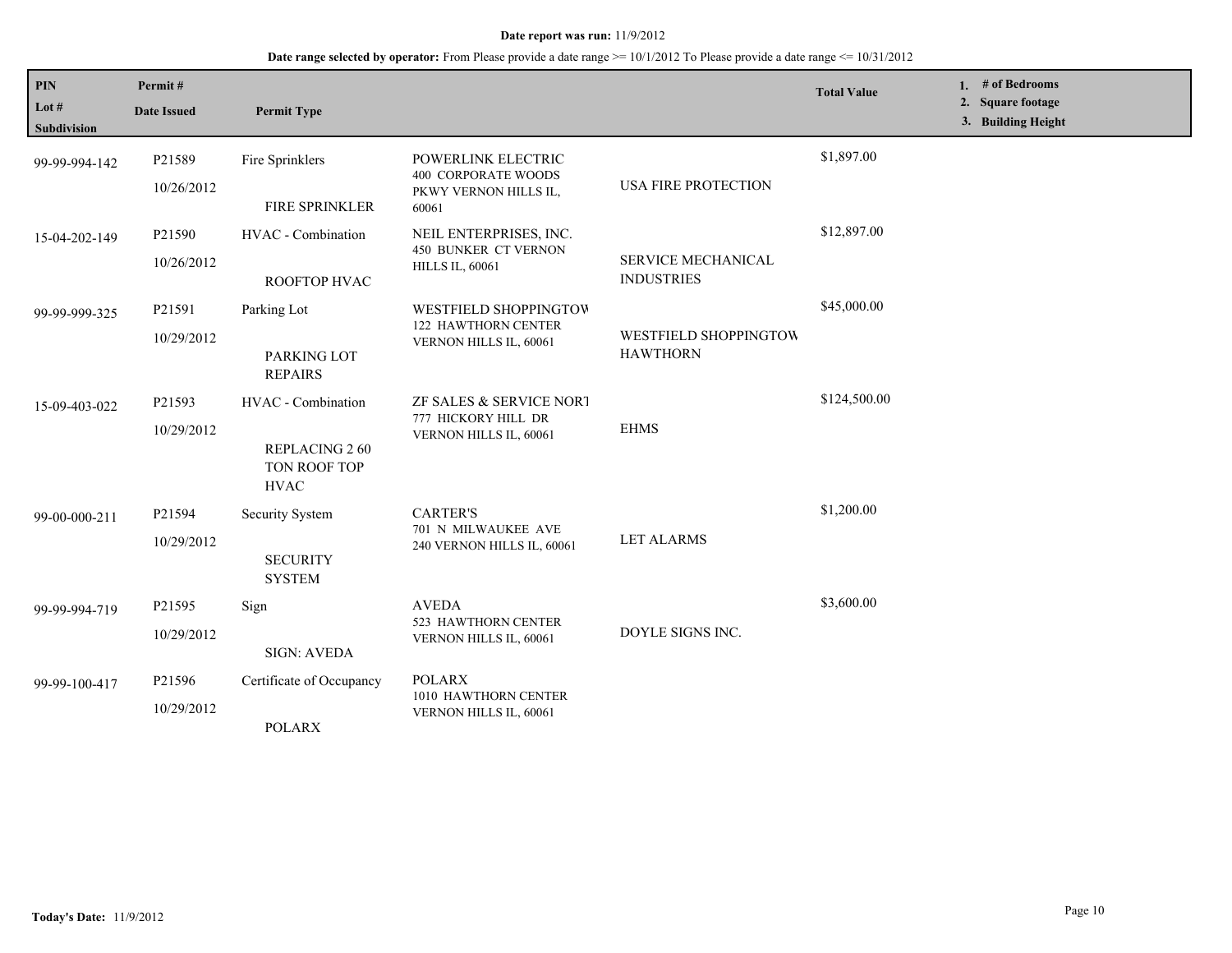| <b>PIN</b>                    | Permit#                          |                                                                                                                                      |                                                                                        |                                         | <b>Total Value</b> | 1. # of Bedrooms                        |
|-------------------------------|----------------------------------|--------------------------------------------------------------------------------------------------------------------------------------|----------------------------------------------------------------------------------------|-----------------------------------------|--------------------|-----------------------------------------|
| Lot $#$<br><b>Subdivision</b> | <b>Date Issued</b>               | <b>Permit Type</b>                                                                                                                   |                                                                                        |                                         |                    | 2. Square footage<br>3. Building Height |
| 99-99-101-383                 | P21597<br>10/29/2012             | Parking Lot<br><b>ASPHALT</b><br>PATCHING ONLY<br>(***dumpster pads)<br>need to be on separate<br>permit per Mike At<br>and Steve**) | WILLOWS OF VERNON HIL<br>0 WILLOWS CONDOS<br>VERNON HILLS IL, 60061                    | HARD SURFACE SOLUTION                   | \$62,700.00        |                                         |
| 99-99-100-260                 | P21601<br>10/30/2012             | Certificate of Occupancy<br>CO: TWISTED                                                                                              | TWISTED<br>2100 HAWTHORN CENTER<br>VERNON HILLS IL, 60061                              | <b>TWISTED</b>                          |                    |                                         |
| 99-99-999-550                 | P21602<br>10/30/2012             | Security System<br><b>SECURITY</b><br><b>SYSTEM- G BY</b><br><b>GUESS</b>                                                            | <b>G BY GUESS</b><br>520 HAWTHORN CENTER<br>VERNON HILLS IL, 60061                     | ADT SECURITY SERVICES,                  | \$2,107.00         |                                         |
| 99-99-992-945                 | P <sub>21603</sub><br>10/31/2012 | Commercial Alteration<br>COMMERCIAL<br><b>ALTERATION -</b><br><b>HOBBY LOBBY</b>                                                     | <b>HOBBY LOBBY</b><br>290 HAWTHORN VILLAGE<br><b>COMMONS VERNON HILLS</b><br>IL, 60061 | PB2 ARCHITECURE &<br><b>ENGINEERING</b> | \$900,000.00       |                                         |
| 99-99-995-170                 | P21604<br>10/31/2012             | Certificate of Occupancy<br>WOODY'S - C OF O                                                                                         | WOODY'S<br>815 HAWTHORN CENTER<br>VERNON HILLS IL, 60061                               |                                         |                    |                                         |
| 15-09-300-003                 | P21606<br>10/31/2012             | Misc. Commercial<br><b>GENERATOR</b>                                                                                                 | <b>MARTIN ASSOCIATES</b><br>59 E ROUTE 45 VERNON<br><b>HILLS IL, 60061</b>             | AMMCO ELECTRIC, INC.                    | \$36,500.00        |                                         |
| 15-15-102-008                 | P21607<br>10/31/2012             | Site Work<br><b>SITE WORK FOR</b><br><b>WHSE EXPANSION</b>                                                                           | KANAFLEX CORPORATION<br>875 WOODLANDS PKWY<br>VERNON HILLS IL, 60061                   | TAKENAKA CORPORATION                    |                    |                                         |